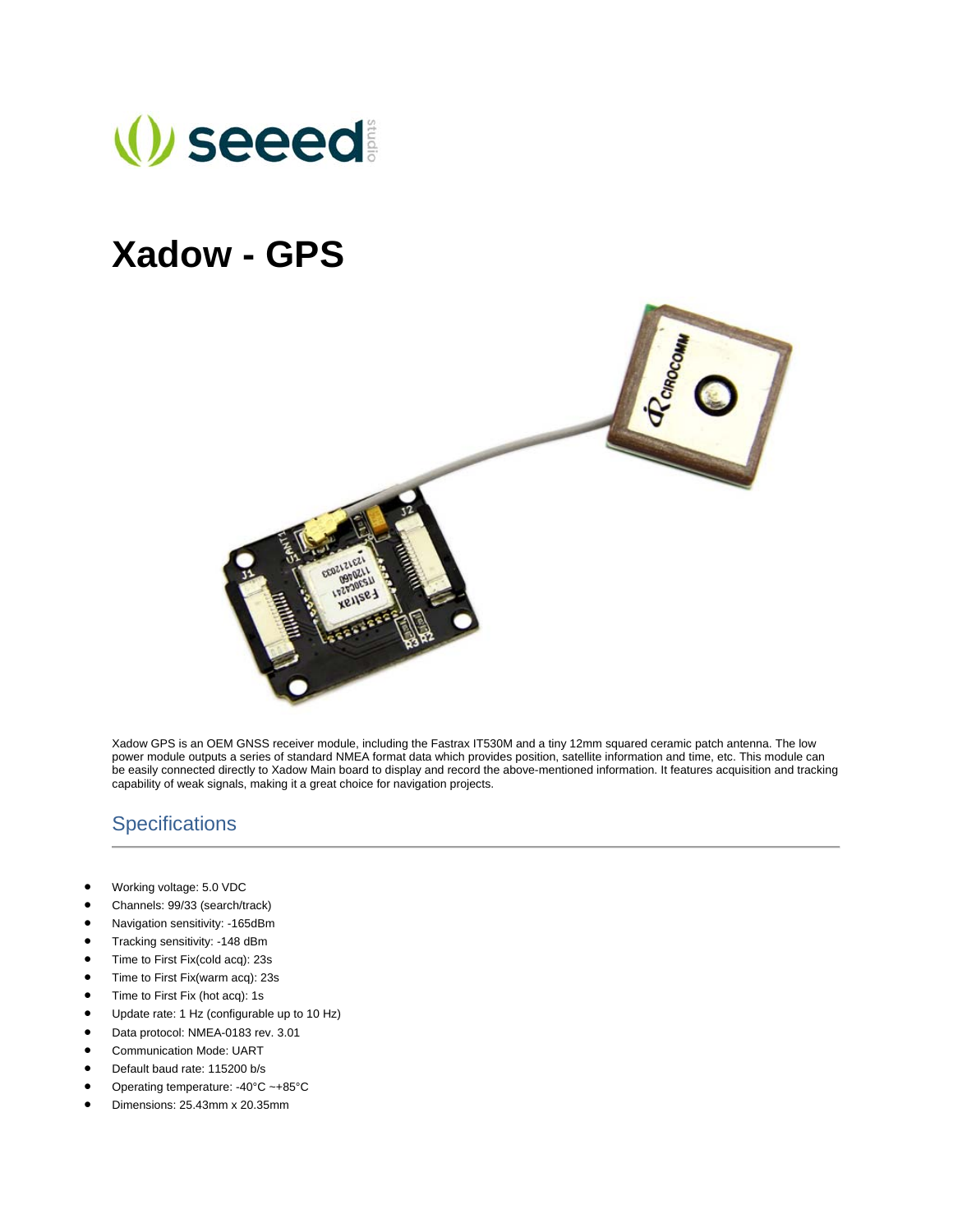## **Demonstration**

There is an example showing how to read data from the GPS using software serial and sends it back out on the serial port.



## **Note**

When connect Xadow GPS to Xadow Main Board, you should concern about the connection direction. The connection method is that the unfilled corner of one Xadow module need to connect to the right angle of another module(see four corners of each Xadow module).

```
 1 
#define SerialBaud 9600 
 2 
#define Serial1Baud 9600 
 3 
void setup() 
4\{ 5 
  6 
 7 
} 
  8 
 9 
void loop() 
10 
{ 
11 
12 
13 
14 
15 
16 
17 
18 
19 
20 
21 
22 
23 
24 
25
}  Serial.begin(SerialBaud); 
        Serial1.begin(Serial1Baud); 
       for(i;\{ // copy from virtual serial line to uart and vice versa 
       /* 
        */ 
             if (Serial.available()) 
             { 
                  Serial1.write(Serial.read()); 
    } 
             if (Serial1.available()) 
             { 
                 Serial.write(Serial1.read()); 
             } 
        }
```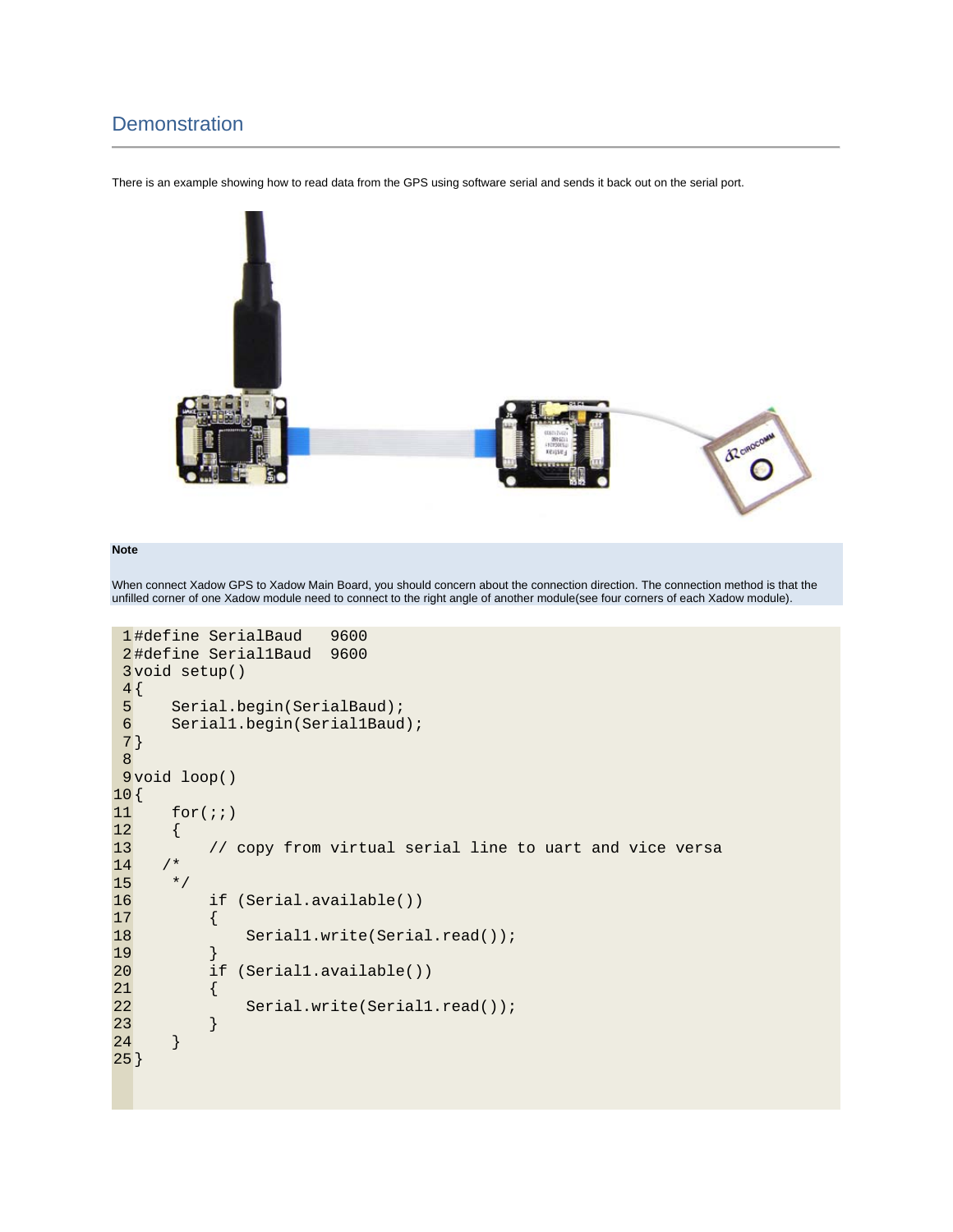Open the serial monitor, you can see:

| $\triangle$ COM66                                                                            | $\mathbf{x}$<br>$\vert$ o $\vert$<br><b>COL</b> |
|----------------------------------------------------------------------------------------------|-------------------------------------------------|
|                                                                                              | Send                                            |
| \$GPGSV, 4, 4, 13, 193, , , *40                                                              |                                                 |
| \$GPRMC, 091308.000, A, 2235.1683, IT, 11356.3607, E, 0.37, 259.79, 050813, , , A*6E         |                                                 |
| \$GPGGA, 091309. 000, 2235. 1683, IT, 11356. 3606, E, 1, 4, 1.62, 164. 2, M, -2. 7, M, , *4F |                                                 |
| \$GPGSA, A, 3, 17, 20, 04, 23, , , , , , , , , 1.89, 1.62, 0.99*06                           |                                                 |
| \$GPGSV, 4, 1, 13, 28, 78, 154, 13, 17, 47, 350, 26, 04, 45, 267, 29, 20, 41, 059, 20*7A     |                                                 |
| \$GPGSV, 4, 2, 13, 10, 27, 192, , 09, 16, 200, , 08, 16, 194, , 02, 16, 249, *76             |                                                 |
| \$GPGSV, 4, 3, 13, 32, 13, 044, , 01, 11, 045, 15, 23, 06, 111, 20, 13, 02, 138, *75         |                                                 |
| $$GPGSV, 4, 4, 13, 193, .$ , *40                                                             |                                                 |
| \$GPRMC, 091309.000, A, 2235.1683, IT, 11356.3606, E, 0.39, 259.79, 050813, , , A*60         |                                                 |
| \$GPGGA, 091310.000, 2235.1682, IT, 11356.3605, E, 1, 4, 1.62, 164.2, M, -2.7, M, , *45      |                                                 |
| \$GPGSA, A, 3, 17, 20, 04, 23, , , , , , , , , 1.89, 1.62, 0.99*06                           |                                                 |
| \$GPGSV, 4, 1, 13, 28, 78, 154, 13, 17, 47, 350, 25, 04, 45, 267, 29, 20, 41, 059, 20*79     |                                                 |
| \$GPGSV, 4, 2, 13, 10, 27, 192, , 09, 16, 200, , 08, 16, 194, , 02, 16, 249, *76             |                                                 |
| \$GPGSV, 4, 3, 13, 32, 13, 044, , 01, 11, 045, 15, 23, 06, 111, 20, 13, 02, 138, *75         |                                                 |
| \$GPGSV, 4, 4, 13, 193, ,, *40                                                               |                                                 |
| \$GPRMC, 091310.000, A, 2235.1682, II, 11356.3605, E, 0.44, 259.79, 050813, , , A*60         |                                                 |
| \$GPGGA, 091311.000, 2235.1682, IT, 11356.3604, E, 1, 4, 1.62, 164.2, M, -2.7, M, , *45      |                                                 |
| \$GPGSA, A, 3, 17, 20, 04, 23, , , , , , , , , 1. 89, 1.62, 0.99*06                          |                                                 |
| \$GPGSV, 4, 1, 13, 28, 78, 154, , 17, 47, 350, 25, 04, 45, 267, 29, 20, 41, 059, 20*7B       | Ξ                                               |
| \$GPGSV, 4, 2, 13, 10, 27, 192, , 09, 16, 200, , 08, 16, 194, , 02, 16, 249, *76             |                                                 |
| \$GPGSV, 4, 3, 13, 32, 13, 044, , 01, 11, 045, 15, 23, 06, 111, 20, 13, 02, 138, *75         |                                                 |
| \$GPGSV, 4, 4, 13, 193, , , *40                                                              |                                                 |
| \$GPRMC, 091311, 000, A, 2235. 1682, II, 11356. 3604, E, 0.32, 259. 79, 050813, , , A*61     |                                                 |
| \$GPGGA, 091312.000, 2235.1681, IT, 11356.3603, E, 1, 5, 1.36, 164.2, M, -2.7, M, , *42      |                                                 |
| \$GPGSA, A, 3, 17, 20, 04, 32, 23, , , , , , , , 1. 66, 1. 36, 0. 94*0A                      |                                                 |
| \$GPGSV, 4, 1, 13, 28, 78, 154, , 17, 47, 350, 25, 04, 45, 268, 28, 20, 41, 059, 20*75       |                                                 |
| \$GPGSV, 4, 2, 13, 10, 27, 192, , 09, 16, 200, , 08, 16, 194, , 02, 16, 249, *76             |                                                 |
| \$GPGSV, 4, 3, 13, 32, 13, 044, 18, 01, 11, 045, 15, 23, 06, 111, 20, 13, 02, 138, *7C       |                                                 |
| \$GPGSV, 4, 4, 13, 193, , , *40                                                              |                                                 |
| Autoscroll                                                                                   | 9600 baud<br>Newline                            |

There is all the information about NMEA 0183 communication protocol. In fact, we only need to pick out the locate data, others can be ignored. The \$GPRMC data is useful for us, Now let's analysis its detail meaning:

\$GPRMC,091308.000,A,2235.1683,N,11356.3607,E,0.37,259.79,050813,,,A\*6E